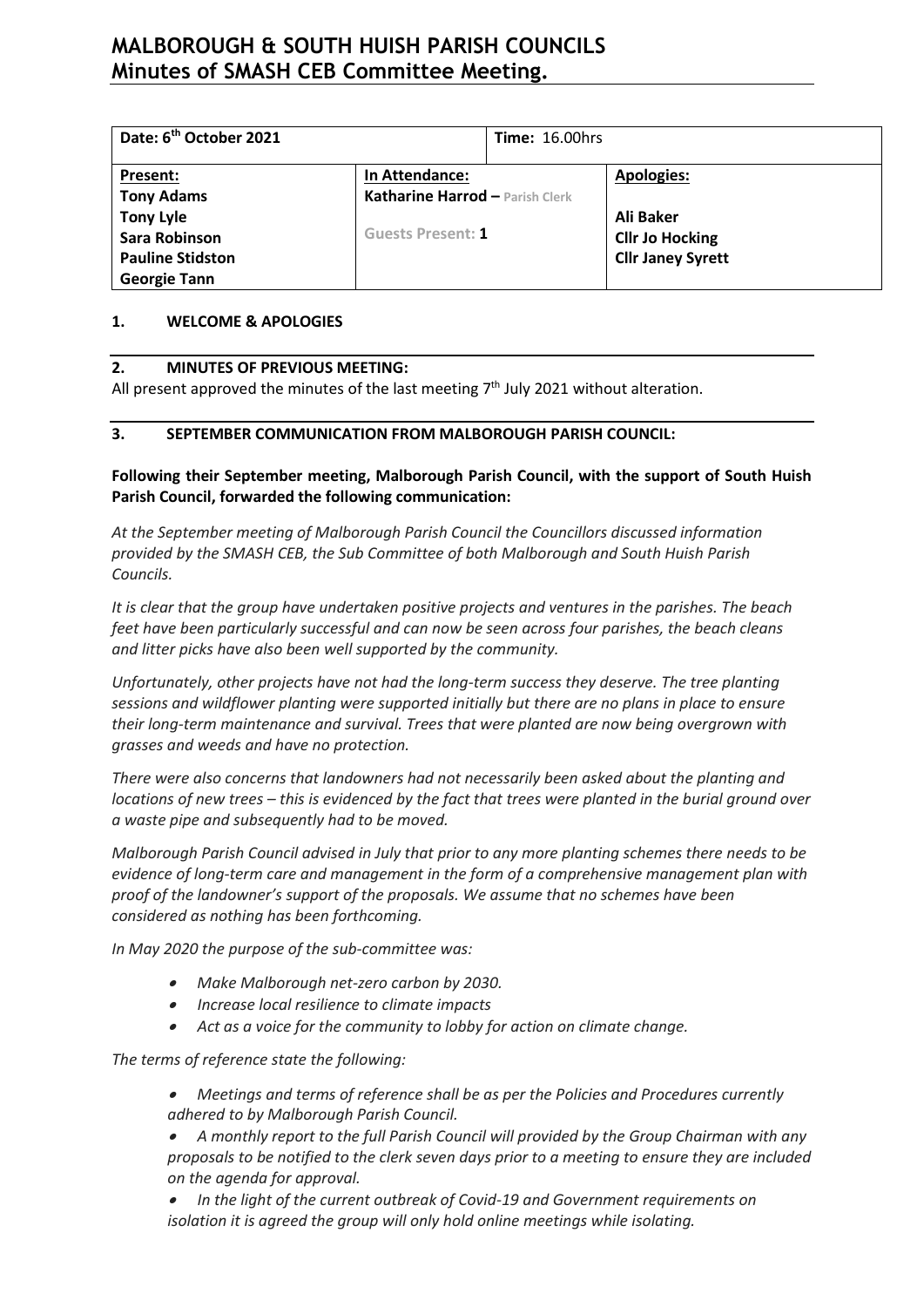# **MALBOROUGH & SOUTH HUISH PARISH COUNCILS Minutes of SMASH CEB Committee Meeting.**

• *It is agreed that once social distancing is relaxed, meetings of the group should take place in public buildings, this includes local public houses, churches and the village hall facility.*

*Malborough Parish Council want to continue to support the SMASH sub-committee, however, to do so it is essential that it operates within the guidelines.* 

*To ensure our support can continue it is essential that the terms of reference are adhered to, monthly meetings must be clearly publicised in good time, open to the public and minuted, these are all legal requirements laid down in the 1972 Local Government Act. Those minutes must be issued monthly on the parish website as per the comments made in the 2020/21 audit.* 

*Certain events require approval by full council and it is essential that no funding applications are made without full council authorisation.*

*The two Parish Councillors involved with SMASH, Cllrs Hocking and Syrett as well as the Parish Clerk, Katharine Harrod, will provide full support and advice about policy and procedure in respect of all matters raised.*

*We look forward to receiving your confirmation that the group accept the above terms and will continue as a sub-committee of both Malborough and South Huish Parish Councils.*

The terms of reverence will be updated to reflect meetings are now face to face and no online meetings take place. The purpose of the sub-committee remains the same and they look forward to continuing to work with both Parishes.

### **4. BUSINESS TO BE DISCUSSED:**

- a) Logo a selection of potential logos has been created by the school, the standard of the submissions was exceptionally, so much so that the SMASH CEB will request funds from the MPC ringfenced monies to provide a donation of gardening related equipment to the Gardening Club that can be used by all the children. GT will create the final logo. ACTION: GT
- b) Community Survey it was agreed to create a survey that can be distributed across the two parishes, there would be an associated cost with this, the cost could be borne by the funds that are being requested from South Huish Parish Council. The November meeting will focus on the content of the proposed survey, in the meantime TA will review similar surveys. TL will obtain information that may be of use from the next Sustainable South Hams meeting. TL will also circulate the Sustainable South Devon link to all. ACTION: TA & TL
- c) Provision of Management Plans: It is a requirement that management plans are provided for new areas over a five-year basis to show proof of landowner authority for works and to ensure long term maintenance for those areas. A copy of future plans and any other relevant news/documents will be uploaded to the SMASH CEB page on the Malborough Parish Council website[. http://www.malboroughparishcouncil.co.uk/community/malborough-parish-council-](http://www.malboroughparishcouncil.co.uk/community/malborough-parish-council-19929/smash-updates/)[19929/smash-updates/](http://www.malboroughparishcouncil.co.uk/community/malborough-parish-council-19929/smash-updates/)
- d) Proposal to support the CEE Bill & Letter to MP. It was unanimously agreed to support the bill, it was further requested that this be added to the next agendas of Malborough and South Huish Parish Councils (13<sup>th</sup> & 20<sup>th</sup> October meetings).
- e) Carbon Reduction in Malborough & South Huish. The EPC survey was undertaken and could be used as a starting point, TL, SB & TA will review and consider how to encourage those in the